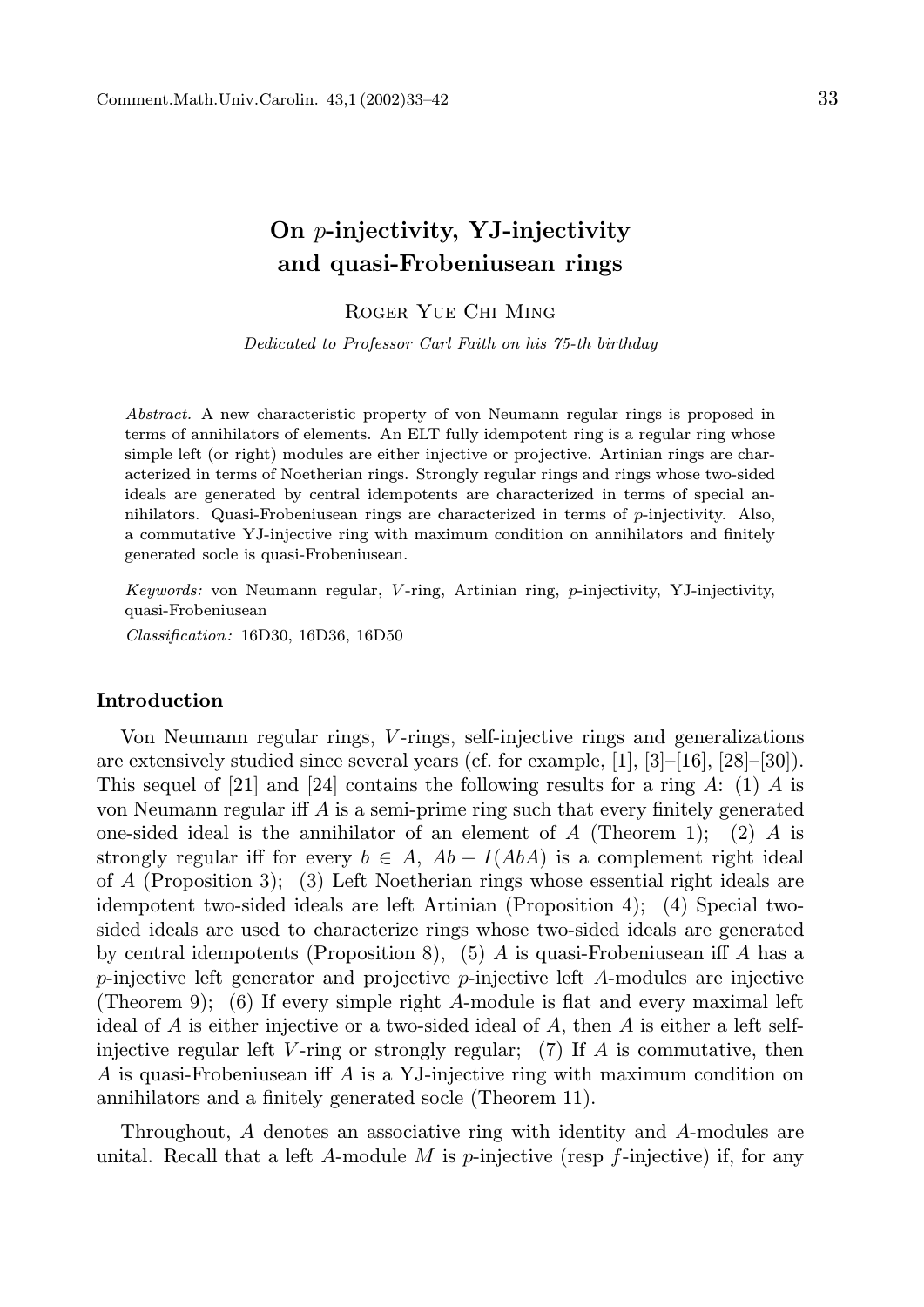principal (resp. finitely generated) left ideal  $I$  of  $A$ , every left  $A$ -homomorphism of I into M extends to A (cf. [4, p. 122], [14, p. 340], [17]). A is called left p-injective (resp. f-injective) if  $_A A$  is p-injective (resp. f-injective). Similarly,  $p$ -injectivity and  $f$ -injectivity are definited on the right side. (P-injectivity is also called principal injectivity in the literature). Following C. Faith, A is called a left V-ring if every simple left A-module is injective. A well-known theorem of I. Kaplansky asserts that a commutative ring is von Neumann regular iff it is a V -ring. In general, von Neumann regular rings need not be V -rings and the converse is not true either. A theorem of M. Ikeda-T. Nakayama asserts that A is a left p-injective ring iff every principal right ideal of  $A$  is a right annihilator. It is well-known that  $A$  is von Neumann regular iff every left (right)  $A$ -module is flat  $([4, p. 91])$ . This remains true if "flat" is replaced by "*p*-injective"  $([17])$ .

Our first result is motivated by [19, Question 1] and [27, Question 1].

Theorem 1. The following conditions are equivalent:

- (1) A is von Neumann regular;
- (2) A is a semi-prime ring whose finitely generated one-sided ideals are annihilators of an element of  $A$ ;
- (3) A is a semi-prime ring such that every finitely generated left ideal is the left annihilator of an element of A and every principal right ideal of A is the right annihilator of an element of A.

PROOF: It is clear that (1) implies (2) while (2) implies (3). Assume (3). Let  $F$ be a finitely generated left ideal of A. Then  $F = I(u)$ ,  $u \in A$ . Since  $uA = r(w)$ ,  $w \in A$ ,  $F = I(uA) = I(r(w)) = I(r(Aw))$ . But Aw is a left annihilator which implies that  $Aw = I(r(Aw))$ . Therefore  $F = Aw$  which shows that every finitely generated left ideal of  $A$  is principal. Since  $A$  is semi-prime,  $A$  is left semihereditary by [4, Theorem 7.5B] and it follows that every principal left ideal of A is projective. Since every principal right ideal is a right annihilator, by Ikeda-Nakayama's theorem, A is left p-injective. Now A being a left p.p. ring is equivalent to "every quotient of a *p*-injective left A-module is *p*-injective" ([18, Remark 2. Since A is left p-injective, every cyclic left A-module is p-injective which yields that A is von Neumann regular  $([17, Lemma 2])$ . Thus  $(3)$  implies  $(1)$ .  $\Box$ 

In Theorem 1, the term "semi-prime" cannot be omitted (otherwise, any principal ideal quasi-Frobeniusean ring would be von Neumann regular !).

Remark 1. If every finitely generated one-sided ideal of A is the annihilator of an element, then  $A$  is a left and right IF-ring whose finitely generated one-sided ideals are principal (cf. [4, Theorem 6.9]).

Remark 2. The fact that a strongly regular ring is unit-regular follows from a cancellation theorem of G. Ehrlich (cf. [4, Corollary 6.3C] and [5, Corollary 4.2]).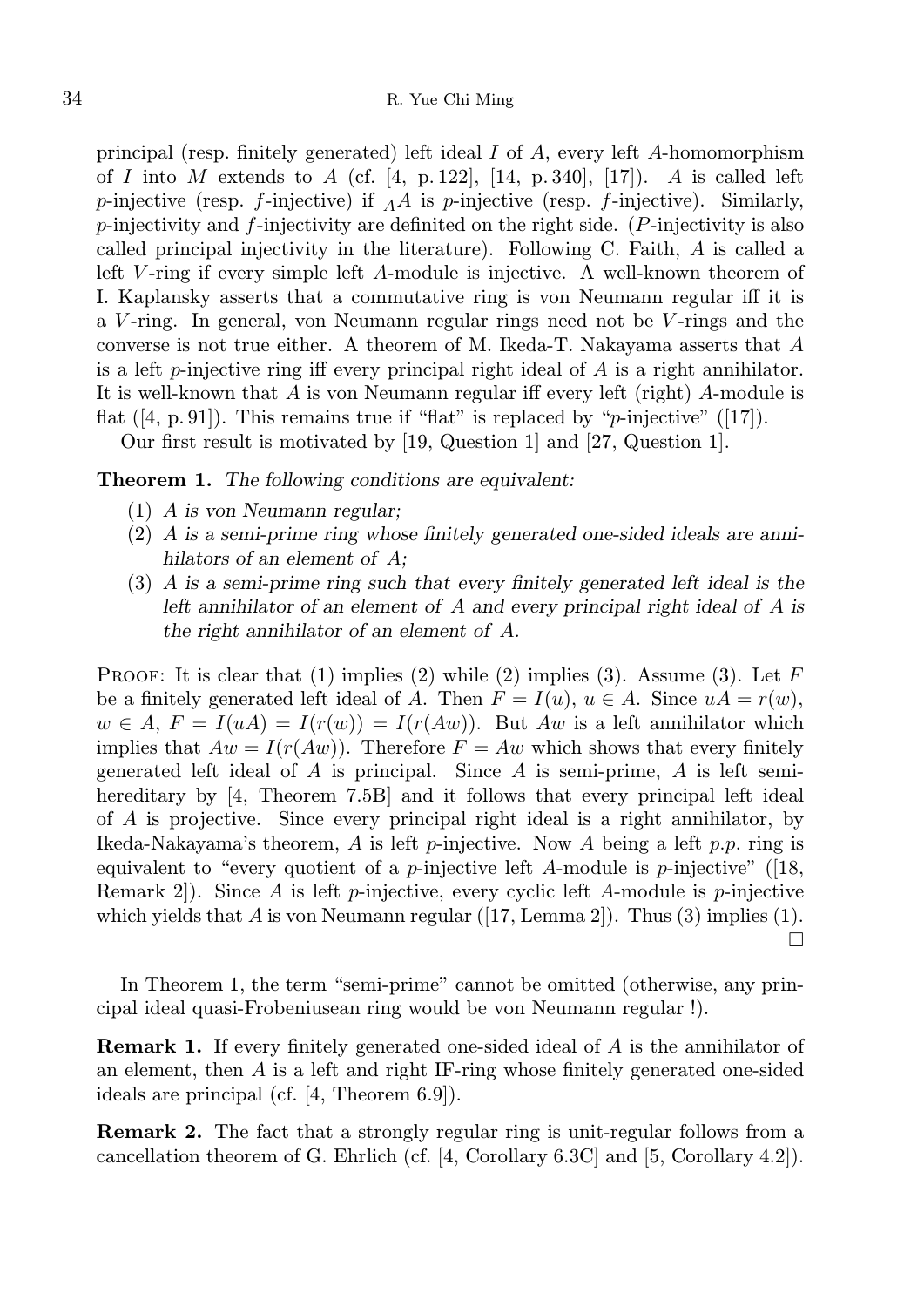The proof of [17, Proposition 1] shows in an elementary way that this result holds. Note that a left and right V-ring whose essential left ideals are two-sided is a unit-regular ring (whose prime factor rings are Artinian).

We may note the following characterization of principal ideal rings in terms of p-injectivity.

Remark 3. A is a principal left ideal ring iff every finitely generated left ideal of A is principal and every p-injective left A-module is injective.

Another result on annihilators.

**Proposition 2.** If every finitely generated left ideal of A is the left annihilator of a finite subset of A and every finitely generated right ideal of A is a right annihilator, then A is left f-injective and right p-injective.

PROOF: Since every principal one-sided ideal of A is an annihilator, A is a left and right p-injective ring by Ikeda-Nakayama's theorem. Let  $F, K$  be finitely generated left ideals of A. By hypothesis, we have  $F = I(U)$ ,  $K = I(V)$ , where U, V are finitely generated right ideals of A. Then  $U = r(I(U)), V = r(I(V))$ which imply  $r(F) + r(K) = r(I(U)) + r(I(V)) = U + V = r(I(U + V)) =$  $r(I(U) \cap I(V)) = r(F \cap K)$ . By Ikeda-Nakayama's theorem, A is left f-injective. П

**Question 1.** If A is left p-injective such that every finitely generated left ideal of  $A$  is the left annihilator of an element of  $A$ , is  $A$  left  $f$ -injective?

**Remark 4.** In Proposition 2,  $\text{Soc}(A) = \text{Soc}(A_A)$ .

Proposition 3. The following conditions are equivalent:

- (1) A is strongly regular;
- (2) for any  $b \in A$ ,  $Ab + I(AbA)$  is a complement right ideal of A.

PROOF: Assume (1). For any  $b \in A$ ,  $Ab = Ae$ , where e is a central idempotent. Then  $I(AbA) = I(b) = A(1-e)$  and  $Ab + I(AbA) = Ae \oplus A(1-e) = A$ . Therefore (1) implies (2) evidently.

Assume (2). Suppose that  $c \in A$  such that  $(Ac)^2 = 0$ . Then  $I(AcA)$  is an essential right ideal of A. By hypothesis,  $I(AcA) = Ac + I(AcA)$  is a complement right ideal of A which proves that  $A = I(AcA)$ , whence  $c = 0$ . This proves that A must be semi-prime. It follows that for any  $b \in A$ ,  $I = Ab \oplus I(AbA)$ (because  $Ab \cap I(Ab) = 0$ ) is a complement right ideal of A. Now there exists a complement right ideal C of A such that  $I \oplus C$  is an essential right ideal of A. Then  $CAb \subseteq C \cap Ab \subseteq C \cap I = 0$  implies that  $C \subseteq I(AbA) \subseteq I$  and hence  $C \subseteq C \cap I = 0$ . Therefore I is an essential right ideal of A which yields  $I = A$ . Therefore  $A = Ab \oplus I(AbA)$  which proves that A is von Neumann regular. Since  $AbA \cap I(AbA) = 0$  (in as much as A is semi-prime), then  $A = Ab \oplus I(AbA) \subseteq$  $AbA \oplus I(AbA)$  which yields  $A = AbA \oplus I(AbA)$ . For any  $u \in AbA$ ,  $u = v + w$ ,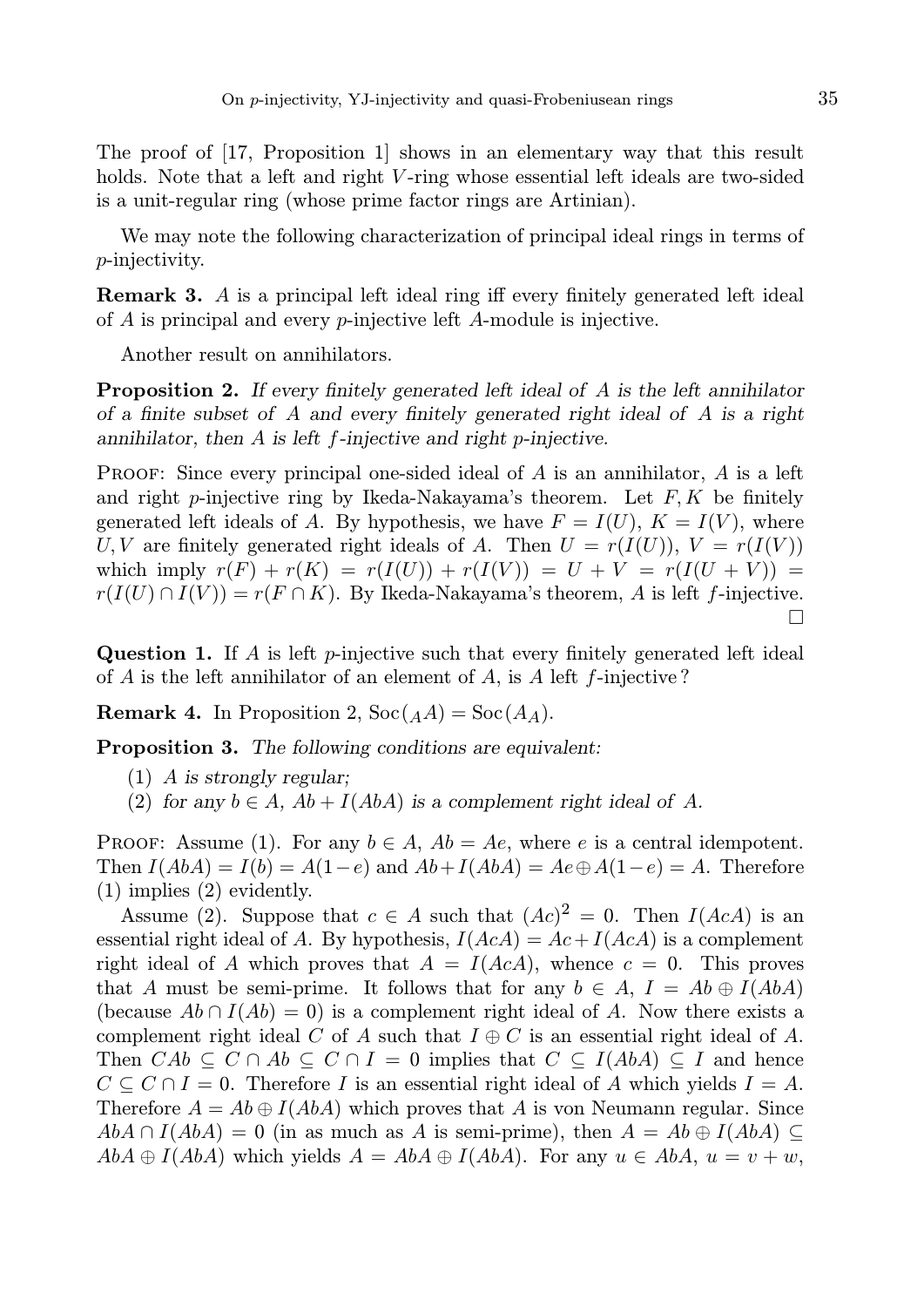$v \in Ab$ ,  $w \in I(AbA)$ . Then  $u - v \in AbA \cap I(AbA) = 0$  which implies  $u = v \in Ab$ , proving that  $Ab = AbA$  is generated by a central idempotent (because A is semiprime). Thus (2) implies (1).

 $\Box$ 

Question 2. If  $Ab + r(Ab)$  is a complement left ideal of A for every  $b \in A$ , is A regular, biregular ?

We now give a sufficient condition for left Noetherian rings to be left Artinian.

**Proposition 4.** If A is a left Noetherian ring such that every essential right ideal of A is an idempotent two-sided ideal, then A is left Artinian.

PROOF: Let B be a prime factor ring of A. Then every essential right ideal of B is an idempotent two-sided ideal of B. For any  $0 \neq b \in B$ , set  $T = BbB$ . Let K be a complement right subideal of T such that  $E = bB \oplus K$  is an essential right subideal of T. Since T is an essential right ideal of  $B$  (B being prime),  $E$ is an essential right ideal of  $B$  which implies that  $E$  is an idempotent two-sided ideal of B. Now  $b \in E = E^2$  implies that  $b = \sum_{i=1}^n (bb_i + k_i)(bc_i + s_i), b_i, c_i \in B$ and  $k_i, s_i \in K$ , whence  $b - \sum_{i=1}^n bb_i(bc_i + s_i) = \sum_{i=1}^{n} k_i(bc_i + s_i) \in bB \cap K = 0$ . Then  $b \in bBbB$  which proves that every right ideal of B is idempotent. Since every essential right ideal of B is two-sided, then B is von Neumann regular by  $[1,$ Theorem 3.1. Since  $B$  is left Noetherian, it is well-known that  $B$  must be simple Artinian. If A is prime, then A is Artinian as just seen. If A is not prime, then by [3, Lemma 18.34B], A is left Artinian. This establishes the proposition.

Note that the ring in Proposition 4 needs not be right duo. The proof of Proposition 4 yields a characterization of Artinian rings.

Theorem 5. The following conditions are equivalent:

- (1) A is left Artinian;
- (2) A is a left Noetherian ring such that for any prime factor ring B of  $A$ , every essential right ideal of B is an idempotent two-sided ideal of B.

An ideal of A will always mean a two-sided ideal of A. Recall that A is ELT (resp. ERT) if every essential left (resp. right) ideal of A is an ideal of A. As usual,  $\vec{A}$  is called fully (resp. (1) fully left; (2) fully right) idempotent if every ideal (resp. (1) left ideal; (2) right ideal) of A is idempotent.

Note that if A is fully idempotent and every maximal left (with even every maximal right) ideal of A is an ideal, then A needs not be von Neumann regular ([28, Theorem 1]).

**Theorem 6.** If A is an ELT fully idempotent ring, then A is a von Neumann regular ring whose simple right (or left) modules are either projective or injective.

**PROOF:** Let B be a prime factor ring of A. Then B is an ELT fully idempotent ring. The proof of Proposition 4 shows that  $B$  is fully left idempotent. By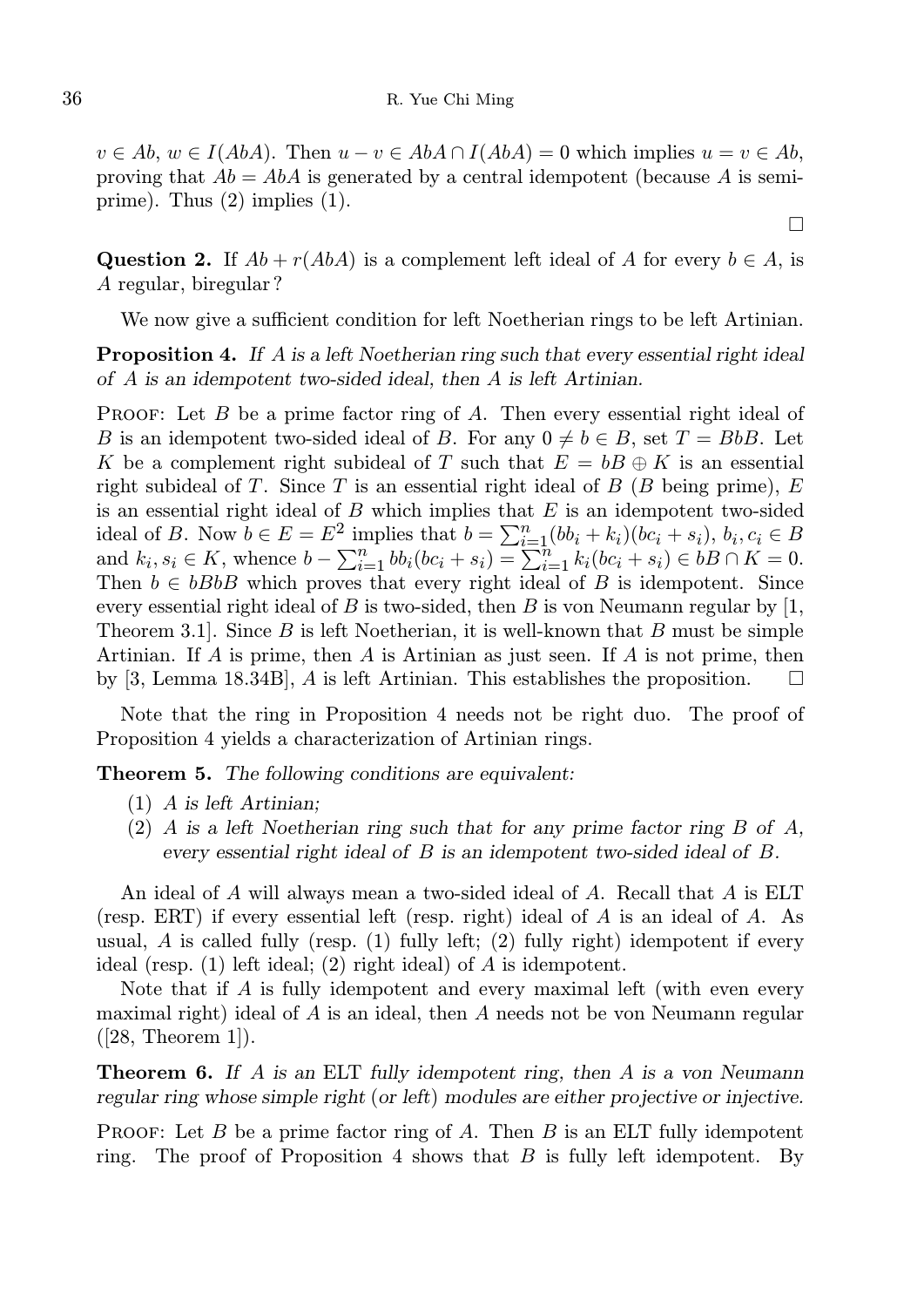[1, Theorem 3.1], B is von Neumann regular. Looking carefully at the proof of [1, Theorem 3.1], we see that A is also ERT. Let M be a maximal right ideal of A. If  $A/M_A$  is not projective, then  $M_A$  is essential in  $A_A$  which implies that  $M$  is an ideal of  $A$  and is therefore a maximal left ideal of  $A$ . For any  $y \in M$ ,  $y \in yAyA \subseteq yM$  which implies that the simple left A-module  $A/M$  is flat  $([2, p. 458])$ . By [21, Lemma 1],  $A/M_A$  is injective. This proves that every simple right A-module is either injective or projective. Similarly, every simple left A-module is either injective or projective.  $\Box$ 

Corollary 7. An ELT fully idempotent ring is either regular with non-zero socle or strongly regular.

The next remark is connected with  $[6,$  Corollary 6,  $[18,$  Lemma 1 and  $[26,$ Question 1].

**Remark 5.** If A is an ERT (or ELT) ring whose simple left modules are  $p$ injective, then  $A$  is regular and every simple one-sided  $A$ -module is either injective or projective.

Remark 6. If A is a semi-prime ELT ring containing an injective maximal left ideal, then  $A$  is a left and right self-injective, left and right  $V$ -ring of bounded index. Consequently, A is left and right FPF by a theorem of S. Page [4, Theorem 5.49].

We now consider a particular class of biregular rings which generalizes simple non-Artinian rings and semi-simple Artinian rings.

We introduce two definitions.

**Definitions.** Let  $E, T$  be ideals of  $A, E \subseteq T$ . We say that

- (1) T is an essential extension of E (or E is essential in T) if  $E \cap N \neq 0$  for any non-zero ideal  $N$  of  $A$  contained in  $T$ ;
- (2) E is a complement ideal of A if E has no proper essential extension in A.

Proposition 8. The following conditions are equivalent for a ring A:

- (1) every ideal of A is generated by a central idempotent;
- (2) for every ideal T of A,  $T + (I(T) \cap r(T))$  is a complement ideal of A.

PROOF: Assume (1). Let T be an ideal of A. If  $I = T + (I(T) \cap r(T))$ , since  $T = Ae$ , where e is a central idempotent, then  $I(T) = I(eA) = A(1 - e)$  $(1-e)A = r(T)$  and  $A = Ae \oplus A(1-e) = T \oplus (I(T) \cap r(T))$ . Therefore (1) implies (2).

Assume (2). Let T be an ideal of A such that  $T^2 = 0$ . Then  $r(T)$  is an essential left ideal of A which implies  $r(T)$  is an essential ideal of A. Similarly,  $I(T)$  is an essential ideal of A. Therefore  $r(T) \cap I(T)$  is an essential ideal of A which implies that  $T + I(T) \cap r(T)$  is an essential ideal of A. By hypothesis,  $T + (I(T) \cap r(T))$  is a complement ideal of A which yields  $T + (I(T) \cap r(T)) = A$ .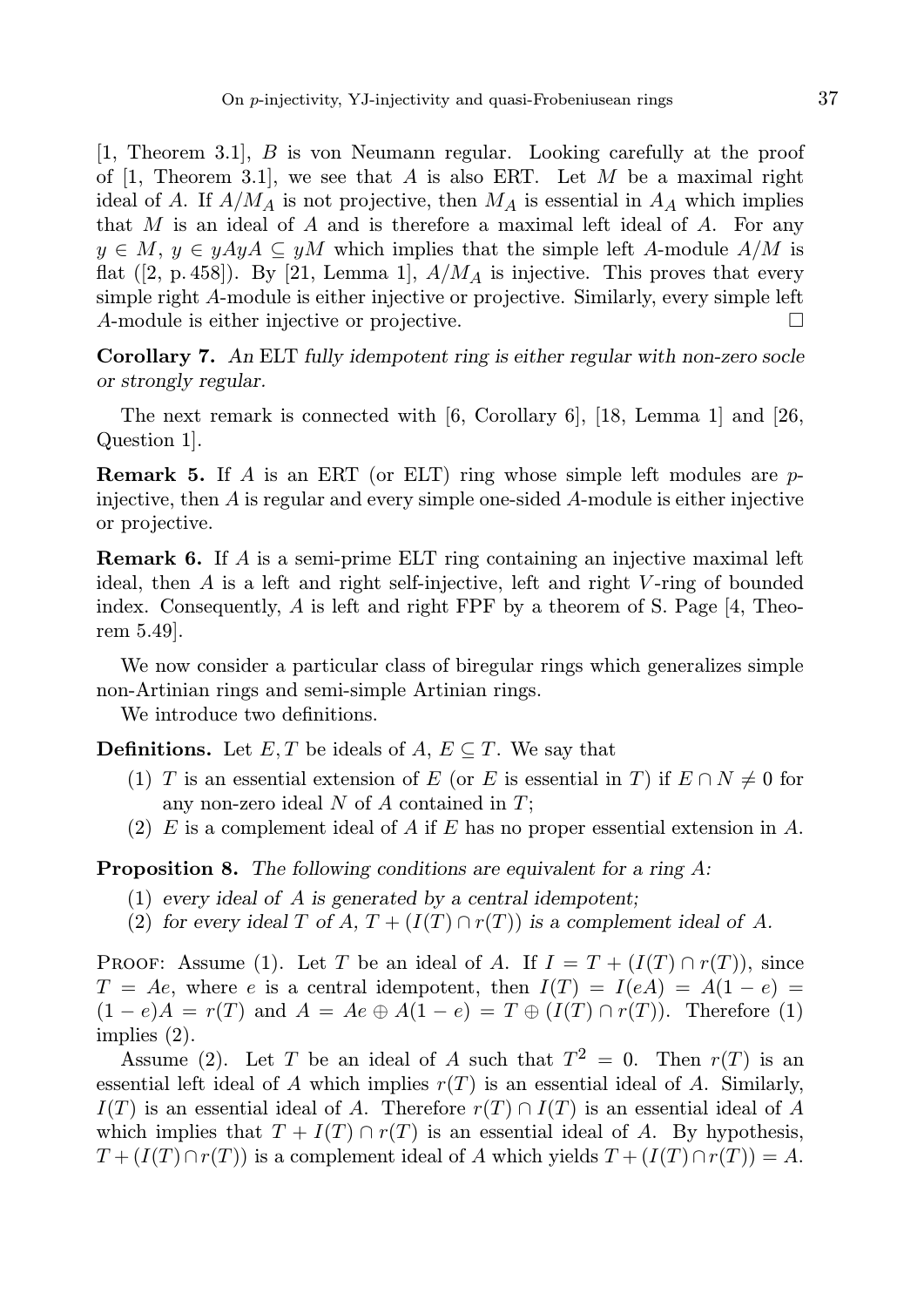But  $T^2 = 0$  implies that  $T \subseteq I(T) \cap r(T)$ , whence  $A = I(T) \cap r(T)$ , yielding  $A = I(T) = r(T)$ . This implies  $T = 0$  and proves that A must be semi-prime. Now for any ideal U of A,  $U \cap I(U) = 0$  and  $I(U) = r(U)$ . If  $I = U + (I(U) \cap r(U))$ , then  $I = U + I(U) = U \oplus I(U)$ . Suppose that I is not an essential ideal of A: there exists a non-zero ideal N of A such that  $I \cap N = 0$ . Now  $NU \subseteq N \cap U \subseteq N \cap I = 0$ which implies that  $N \subseteq I(U) = r(U)$ , whence  $N = N \cap I(U) \subseteq N \cap I = 0$ . This contradiction proves that I must be essential in A. By hypothesis,  $I = A$  which proves that U is generated by a central idempotent (in as much as  $A$  is semiprime). Thus (2) implies (1).

 $\Box$ 

The following property of *p*-injectivity seems interesting.

**Remark 7.** If T is an ideal of A such that  $_A A/T$  is p-injective, then the factor ring  $A/T$  is left *p*-injective.

Quasi-Frobeniusean rings are now characterized in terms of p-injectivity.

Theorem 9. The following conditions are equivalent:

- (1) A is quasi-Frobeniusean;
- (2) A is left pseudo-Frobeniusean and projective p-injective right A-modules are injective;
- (3) there exists a p-injective left generator of A-Mod and projective p-injective left A-modules are injective.

PROOF: (1) implies (2) and (3) by [3, Theorem 24.20].

Assume (2). Since A is left pseudo-Frobeniusean, then every left ideal of A is a left annihilator which implies that  $A$  is right p-injective. For any projective right A-module P, there exist B, a direct sum of copies of  $A<sub>A</sub>$ , and an epimorphism p of B onto  $P_A$ . Then  $B/\ker p \approx P_A$  implies that  $B \approx \ker p \oplus B/\ker p$ . Since B is a direct sum of  $p$ -injective right A-modules, then  $B<sub>A</sub>$  is  $p$ -injective. Therefore  $B/\ker p$  is a p-injective right A-module and hence  $P_A$  is p-injective. By hypothesis,  $P_A$  is injective. Then (2) implies (1) by [3, Theorem 24.20].

Assume  $(3)$ . Let G be a *p*-injective left generator of A-Mod. For any projective left A-module F, there exists C, a direct sum of copies of  $_A G$ , and an epimorphism  $q: AC \rightarrow AF$ . As before, we obtain a p-injective left A-module F which is injective by hypothesis. Thus (3) implies (1) by [3, Theorem 24.20].  $\Box$ 

Recall that a left A-module M is YJ-injective if, for any  $o \neq a \in A$ , there exists a positive integer n with  $a^n \neq 0$  such that every left A-homomorphism of  $Aa^n$  into M extends to A (cf. [15], [24], [30]). A is called left YJ-injective if  $_A A$  is YJ-injective. Similarly, YJ-injectivity is defined on the right side. In [15], it is shown that YJ-injectivity generalizes p-injectivity even for rings (quasiinjectivity generalizes injectivity but the two concepts coincide for rings). Also left YJ-injective rings generalize right IF-rings. If A is left YJ-injective, then every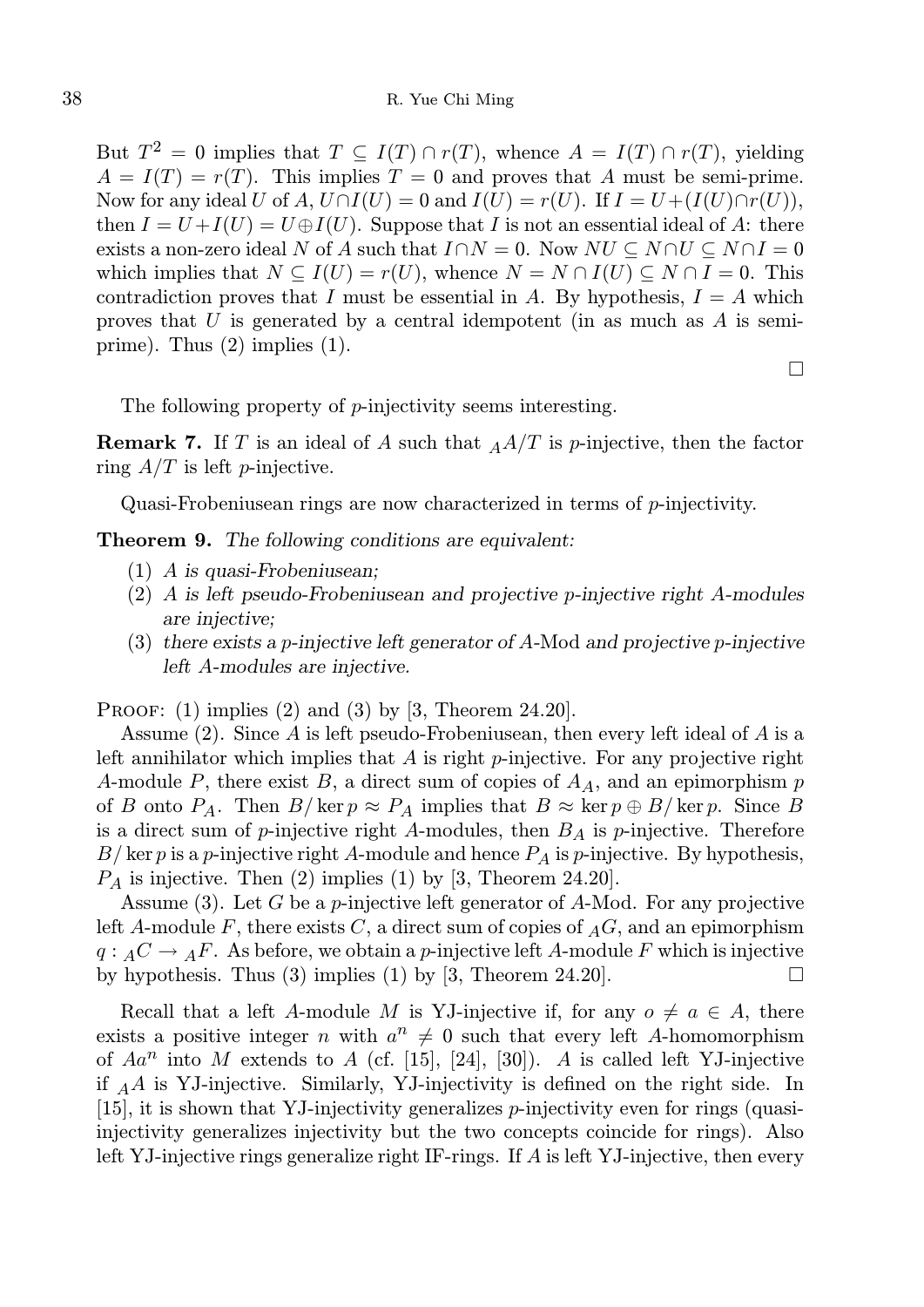non-zero-divisor is invertible in A. Consequently, A coincides with  $Q_{cl}^l(A)$  and  $Q_{cl}^r(A)$ , the classical left and right quotient rings of A. It is well-known that A is left non-singular iff A has a maximal left quotient ring, noted  $Q^l_{\text{max}}(A)$ , which is a left self-injective regular ring. If A is a reduced ring,  $Q_{\text{max}}^l(A)$ , is not necessarily strongly regular. However, if A is reduced and admits a classical left quotient ring  $Q_{cl}^l(A)$ , then by [22, Proposition 1.5],  $Q_{cl}^l(A)$  is a reduced ring (this is the case when A is left non-singular, left duo). In that case, if  $Q_{cl}^l(A)$  is left or right YJ-injective, then it is strongly regular. Consequently, a reduced left YJ-injective ring is strongly regular.

A well-known theorem of Y. Utumi asserts that if A is left and right nonsingular, then  $Q_{\text{max}}^l(A)$  and  $Q_{\text{max}}^r(A)$  coincide iff every complement one-sided ideal of A is an annihilator. (The terms "annihilator" and "complement" should be permuted in  $[4, p. 181]$ .

Left (or right) Johns rings are studied in [4].

Question 3. Is a left Johns, left YJ-injective ring quasi-Frobeniusean ?

(We know that a left  $p$ -injective left Johns ring is quasi-Frobeniusean).

Now let  $J, Y, Z$  denote respectively the Jacobson radical, the right singular ideal and the left singular ideal of the ring A.

**Proposition 10.** Let A be a ring whose simple right modules are flat. If every maximal left ideal of  $A$  is either injective or an ideal of  $A$ , then either  $A$  is a left self-injective regular left V-ring or  $A$  is strongly regular. Consequently,  $A$  must be a regular left V -ring.

PROOF: First suppose that every maximal left ideal of  $A$  is an ideal of  $A$ . For any maximal left ideal  $N$  of  $A$ ,  $N$  is a maximal right ideal of  $A$  and by hypothesis,  $A/N_A$  is flat. Then  $_A A/N$  is injective by [21, Lemma 1] which implies that A is a left V-ring, whence A is strongly regular (cf [17, Proposition 3]). Now suppose that there exists a maximal left ideal  $M$  of  $A$  which is not an ideal of A. Then  $_A M$  is injective which implies  $A = M \oplus U$ , where U is a minimal projective left ideal of A. Let V be an arbitrary minimal projective left ideal of A. Write  $V = Av$ ,  $0 \neq v \in A$ . If  $MV = 0$ , then  $MAv = 0$  which implies that  $MA = M$  (because  $MA \neq A$ ). This contradicts the hypothesis that M is not an ideal of A. Therefore  $MV \neq 0$  and  $Mw \neq 0$  for some  $0 \neq w \in V$ . Now  $Mw = V$  and we have an epimorphism  $p : M \to V$  defined by  $p(m) = mw$  for all  $m \in M$ . Then  $M/\ker p \approx V$  which yields  $M \approx \ker p \oplus M/\ker p$  (in as much as  $_{A}V$  is projective). Since  $_{A}M$  is injective, then so is  $M/\ker p$ , proving that  $_{A}V$  is injective. In particular,  $_A U$  is injective which implies that A is left self-injective. Now for any maximal left ideal L of A, if  $_A L$  is injective, then  $_A A/L$  is injective as just seen. If L is an ideal of A, then  $A/L_A$  is flat which implies that  $_A A/L$  is injective ([21, Lemma 1]). In any case,  $_A A/L$  is injective, proving that A is a left V-ring, whence  $J = 0$  (cf. [18, Lemma 1]). Since A is left self-injective,  $Z = J = 0$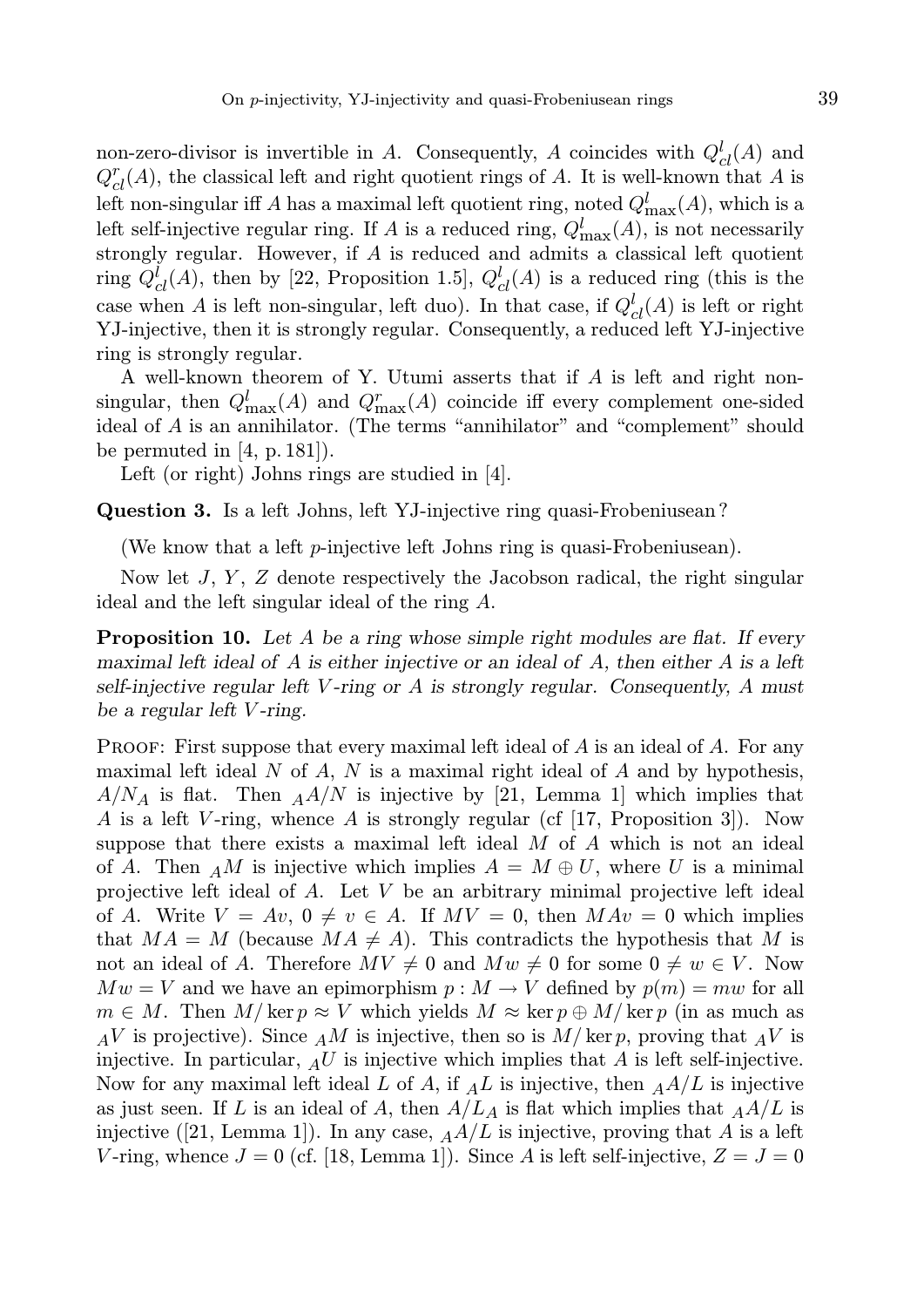and hence  $A$  is von Neumann regular. We conclude that  $A$  must be a regular, left  $V$ -ring.  $\Box$ 

We now turn to a characterization of commutative quasi-Frobeniusean rings.

**Theorem 11.** The following conditions are equivalent for a commutative ring  $A$ :

- (1) A is quasi-Frobeniusean;
- (2) A is a YJ-injective ring with maximum condition on annihilators and  $Soc(A)$ , the socle of A, is finitely generated.

PROOF: It is clear that  $(1)$  implies  $(2)$ .

Assume  $(2)$ . Since A is a commutative YJ-injective, then A coincides with its classical quotient ring. Since A satisfies the maximum condition on annihilators, then  $A/J$  is Artinian ([4, Theorem 16.31]) and also Y is nilpotent. Now A being YJ-injective implies that  $J = Y$  ([24, p. 103]), whence A is semi-primary. Therefore A has an essential socle. Given  $Soc(A)$  finitely generated, we then have a finitely embedded ring A satisfying the maximum condition on annihilators which yields A Artinian ([4, p. 164]). Since A is YJ-injective, every minimal ideal of A must be an annihilator. In that case,  $A$  is quasi-Frobeniusean by a theorem of H.H. Storrer. Thus  $(2)$  implies  $(1)$ .

Remark 8. A right YJ-injective ring whose simple right modules are either p-injective or projective is fully right idempotent (this is because  $Y = J = Y \cap J =$ 0).

Theorem 11 motivates the next question on YJ-injectivity.

Question 4. Is a commutative YJ-injective ring with maximum condition on annihilators quasi-Frobeniusean ?

We add a remark on flatness and *p*-injectivity.

Remark 9. We know that A is von Neumann regular if every cyclic singular left A-module is flat (Math. J. Okayama Univ. 20 (1978), 123–129 (Theorem 5)). If every singular left A-module is injective, A needs not be von Neumann regular  $([4, p. 92])$ . Consequently, this is also the case when every cyclic singular left A-module is p-injective. However, A is von Neumann regular if A is also left p-injective. We may also recall the following: If I is a p-injective left ideal of  $A$ , then  $_A A/I$  is flat.

In 1974, we introduced the concept of p-injective modules to study von Neumann regular rings,  $V$ -rings and associated rings ([17]). In 1985, this is generalized to YJ-injective modules ([24]). In 1998, Xue Weimin showed that even for rings, YJ-injectivity effectively generalizes p-injectivity [15]. Finally, Zhang-Wu [30] proved that if every left A-module is YJ-injective, then A is von Neumann regular (which answers a question raised in [24]).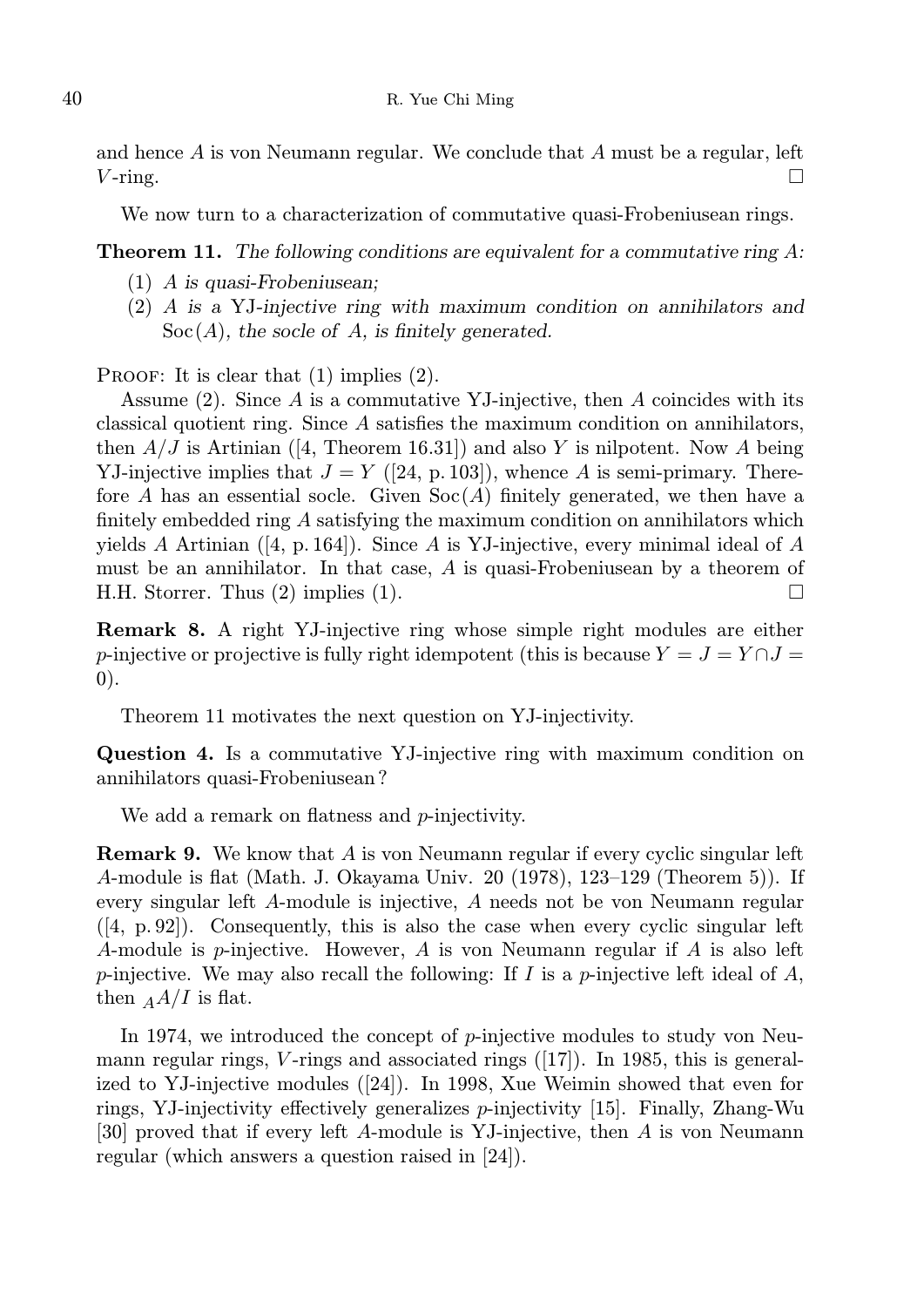K.R. Goodearl's volume on von Neumann regular rings [5] has motivated numerous papers in that area during the last twenty years. It is now a classic for people interested in VNR rings (cf. [4]).

In view of [17, Proposition 1] and our Theorem 1 here, we raise the last question.

**Question 5.** Is A von Neumann regular if A is a semi-prime ring such that every principal one-sided ideal is the annihilator of an element of A ?

Note that semi-prime rings whose principal one-sided ideals are annihilators need not be von Neumann regular (cf. K. Beidar–R. Wisbauer, Comm. Algebra 23 (1995), 841–861 (Example 4.8), which answered in the negative a question raised in 1981).

In recent years, Xue Weimin and Zhang Jule solved several problems raised in my papers. Among the still unanswered questions, we recall the following:

U.Q.1. Is A von Neumann regular if A satisfies any one of the following conditions: (a) A is left semi-hereditary and every maximal left ideal of A is  $p$ -injective; (b) A is a left p-injective left V-ring; (c) every principal left ideal of A is a projective left annihilator; (d) A is left semi-hereditary and every simple left A-module is flat; (e) A is a semi-prime left self-injective ring whose maximal essential left ideals are two-sided.

**U.Q.2.** Is A strongly regular if A is a reduced ring whose principal left ideals are complement left ideals ?

U.Q.3. Is A fully left idempotent if every simple left A-module is YJ-injective ? (The answer is "yes" if "YJ-injective" is replaced by " $p$ -injective").

**U.Q.4.** Is A Artinian if A is a prime left self-injective ring whose maximal essential left ideals are two-sided ?

**U.Q.5.** Is A left pseudo-Frobeniusean if A is a left Kasch ring containing an injective maximal left ideal ?

## **REFERENCES**

- [1] Baccella G., Generalized V -rings and von Neumann regular rings, Rend. Sem. Mat. Univ. Padova 72 (1984), 117–133.
- [2] Chase S.U., Direct product of modules, Trans. Amer. Math. Soc. 97 (1960), 457–473.
- [3] Faith C., Algebra II: Ring Theory, Grundlehren Math. Wiss. 191 (1976).
- [4] Faith C., Rings and things and a fine array of twentieth century associative algebra, AMS Math. Survey and Monographs 65 (1999).
- [5] Goodearl K.R., Von Neumann Regular Rings, Pitman, 1979.
- [6] Hirano Y., Tominaga H., Regular rings, V -rings and their generalizations, Hiroshima Math. J. 9 (1979), 137–149.
- [7] Hirano Y., On non-singular p-injective rings, Publ. Math.  $38$  (1994), 455–461.
- [8] Huynh D.V., Dung N.V., A characterization of Artinian rings, Glasgow Math. J. 30 (1988), 67–73.